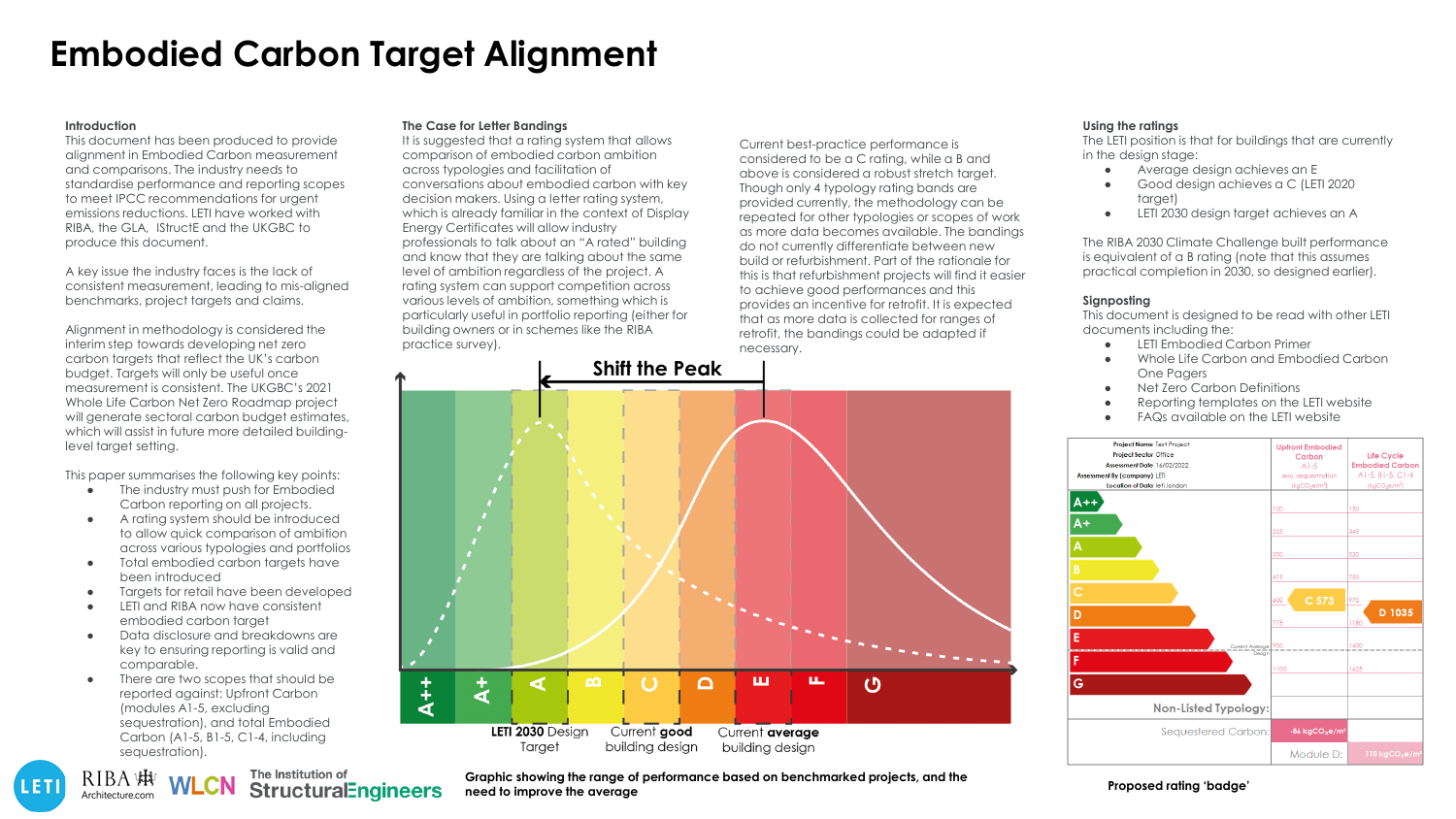# **Embodied Carbon Target Alignment**

### **Determining the Letter Bandings**

LETI

Architecture.com

In the preparation of the letter bandings, a number of data sources have been analysed. The starting point was data from Cundall and Targeting Zero. The results have been cross referenced with data provided by other companies, including Etool, Price & Myers, Arup, Hilson Moran. Data that appeared to have significant omissions was not used.

There is currently large variation across Life Cycle Analysis inputs and therefore reported final figures. The product LCA data used can differ significantly depending on the source and whether it is generic, or fully representative of the product or material. This is compounded by individual project assumptions. As data sets and guidelines, such as CIBSE TM 65, mature this situation will improve. In the meantime however, it is considered that the ratings proposed in this paper are of the right order of magnitude to enable designers to determine whether a particular project is significantly better or worse than 'business as usual'.

### **Data Reporting**

1200

1000

1400 1600

To enable direct comparisons both between projects and benchmarks, consistency of assessment method and reporting is necessary, to enable peer-review and simplify future analysis of projects.

When calculating embodied carbon, the RICS Professional Statement should be followed and a minimum of 95% of cost should be included in the assessment. The scope must include substructure, superstructure, finishes, fixed FF&E, building services and associated refrigerant leakage, but excluding external works outside the building footprint. When reporting the total embodied carbon figure, the calculations should be broken down as per the reporting template, which is provided on the LETI website. It allows the breakdown per building element to be reported, along with material quantities, data sources and boundary of the project. It should be noted that the commercial assessments cover Cat A, and Cat B fit outs are reported separately.

 $1800$ 

It is anticipated that projects will report at key stages, including planning, tender, and as-built, with the data accuracy increasing as the design becomes increasingly fixed/detailed. It is recommended that generic or typical carbon factors are used for materials at the early design stages to focus on the efficiency of material use. Once particular products have been specified, calculations shall be updated using productspecific EPDs.materials at the early design stages to focus on the efficiency of material use. Once particular products have been specified, calculations shall be updated using productspecific EPDs.

For clarity, sequestration is reported separately if reporting only Upfront Carbon (modules A1-5) but shall be included if reporting end-of-life emissions for Life Cycle Embodied Carbon (A1-5, B1-5, C1-4). Module D should be reported separately. Offsetting is not included. This ensures that direct emissions can be clearly identified in parallel to recording the beneficial aspects of the design.

**1. Data quality footnote**: Datasources, used to determine the letter bandings were assessed using EPDs data and project specific material quantities and specifications. Where the specification is not available, assumptions were made following the RICS professional statement. Full scope of assessment based on RICS PS were followed and internal finishes included CAT-A level finishes only (P&M and Arup data only included building structural data). A minimum of 95 per cent of the cost allocated to each building element category were accounted for in the assessment. All life-cycle modules apart from B6, B7 (operational energy and operational water). Note that the residential dataset available comprised of multi-residential, 6 storeys and above.

**2. Structures**: Note that the IStructE have published their own embodied carbon rating scheme ('SCORS', [reference](https://www.istructe.org/journal/volumes/volume-98-(2020)/issue-10/setting-carbon-targets-an-introduction-to-scors/)), which is applied to the combined superstructure and substructure, for upfront emissions. Whilst the IStructE haven't set specific targets, the SCORS system should be referred to if setting targets for the structural components of a project. Benchmarking data suggests that typical structures contribute to 50-60% of the total upfront carbon of a project (refer to LETI Embodied Carbon Primer for further guidance). As such, a LETI target A rating typically aligns with a SCORS B rating for Office, Residential and Educational typologies, and SCORS C rating for retail (due to the car parking). Embodied carbon figures should be provided for Upfront Carbon (modules A1-5), and Life Cycle Embodied Carbon (A1-5, B1-5, C1-4), enabling the separation of construction impacts from future ongoing impacts.

In order to claim a rating against the bandings, the template for a particular project should be fully completed and publicly disclosed on a website.



**Thumbnail of full reporting template**

**Reporting template available here: <https://www.leti.london/carbonalignment>**



**StructuralEngineers** 

 $\triangle$ 

 $200$ 

60Q

800